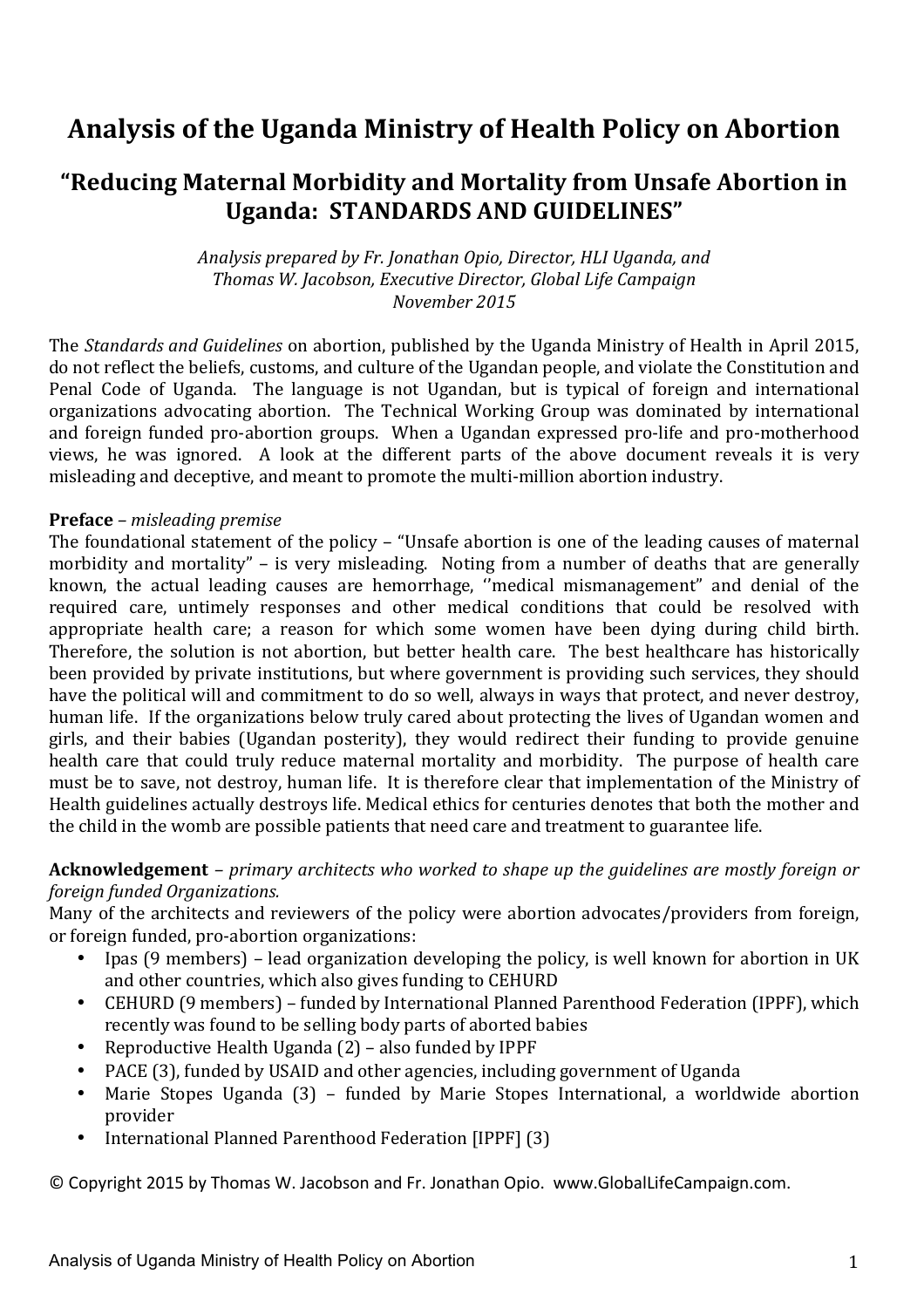- $\bullet$  UNFPA $(2)$
- World Health Organization (1)
- World Bank (1)
- $\bullet$  USAID  $(1)$

Although there was leadership and participation from the Uganda Ministry of Health and Ministry of Justice in the first four meetings, in the final meeting of nine experts to finalize the draft policy, there was no one actually from the Ministry of Health; abortion providers took control.

# **Glossary of Terms** – *reveal intent and underlying ideology of authors of policy*

The manner in which the authors define their terms reveals their intent to transform Uganda into a nation that views immorality and abortion favorably; requires medical personnel to provide, support or refer for abortions; changes hospitals and clinics nationwide into contraception distributing, and abortion providing or referring centers; and disregards conscience and silences anyone who opposes. For example:

- The term "Abortion" does not distinguish between "spontaneous" (miscarriage) and "induced termination" (choosing to destroy the life of an unborn child).
- The term *Comprehensive Abortion Care* assumes voluntarily "terminating a pregnancy" is an appropriate service of health care.
- The way *Conscientious Refusal of Care* is defined and clarified in the policy (Section 1) violates the rights of conscience guaranteed in the Uganda Constitution (Article  $29$ ) – which rights come from God.
- The term *Family planning* asserts the right to control the "timing, spacing, and limiting of the number of children" including *after* they are conceived, and thus to limit "the number of children that are *born.*" But the only way to accomplish this objective once a woman is pregnant is to terminate the life of her innocent child, which is murder, not "family planning."
- A *High-risk pregnancy* is defined as, "A pregnancy that threatens the **health** or life of the pregnant woman or the foetus." This word "health" is added to make the definition so broad that it can be used to justify abortion for almost any reason. Should not the intent be to do everything possible to save the lives of both mother and child? Deliberately taking the life an unborn child for "physical or mental health" concerns related to the mother or child, or a possible defect in the child, or because the child was conceived "from rape, incest, or other felonious intercourse," is murder.
- The term *Maternal morbidity* is worded to justify abortion for any negative condition in the mother that could be "attributed to or aggravated by pregnancy."
- The term *Medical methods of abortion or medical termination of pregnancy* would permit giving a woman "abortion-inducing medications" to terminate the life of her unborn child "before 28 weeks gestation," which violates the Penal Code.
- The term *Surgical termination of pregnancy*, including by "using vacuum aspiration or dilatation and evacuation," would permit deliberate abortion of an unborn child "before 28 weeks," which violates the Constitution and Penal Code.
- The term *Unintended pregnancy* is designed to justify destroying the life of any child that was not planned or wanted.
- The term *Unsafe abortion* assumes that "terminating an unwanted pregnancy" is acceptable, unless it is done "by persons lacking the necessary skills" or with poor "medical standards." In other words, the person must be trained to know how to murder the child without harming the mother.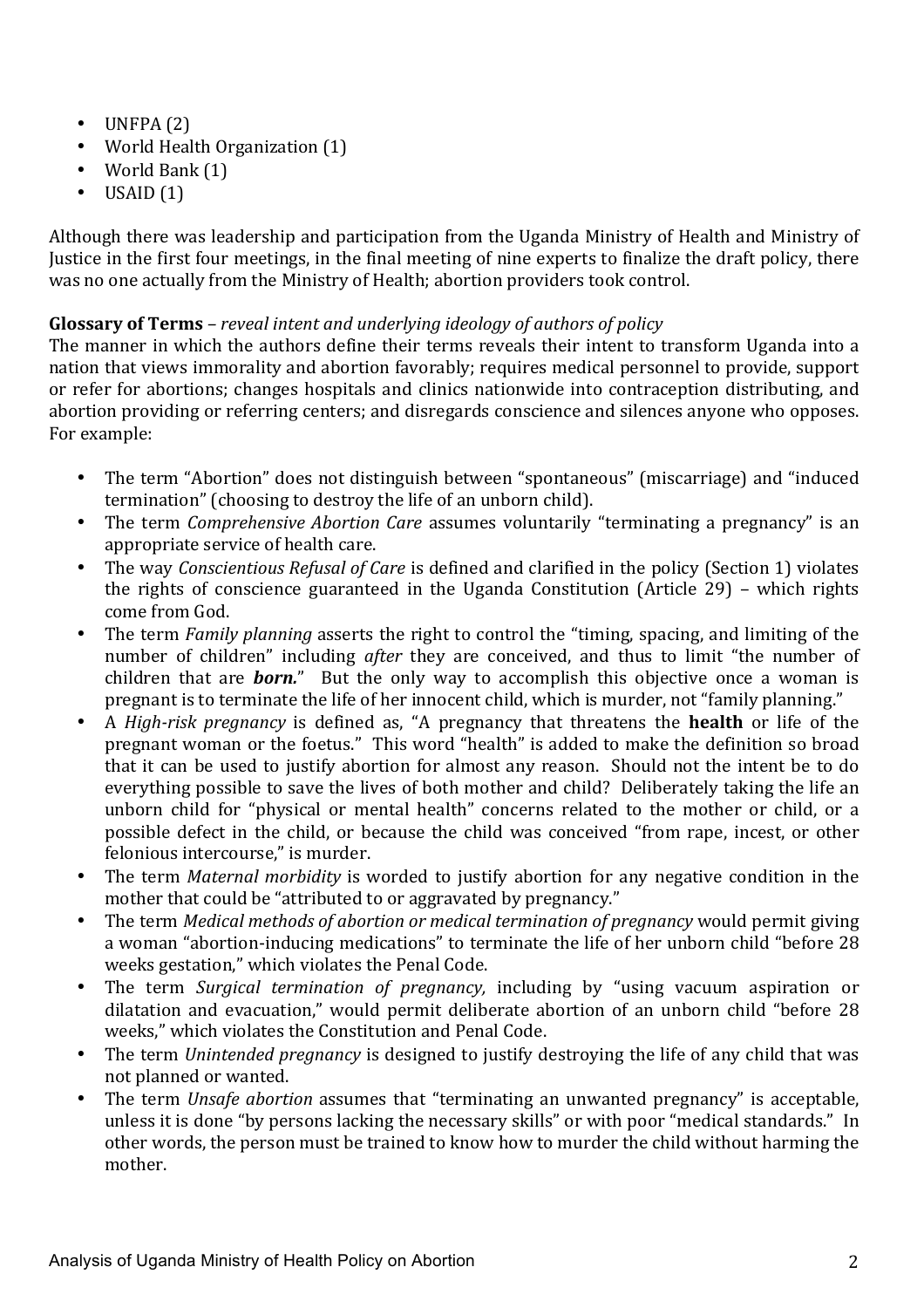- The term *Uterine evacuation* reads, "Removal of the products of conception from the uterus" acknowledging that a baby was conceived. To be accurate, it should read: "Removal of all the parts of the baby from the uterus."
- The term *Young people* says "All persons aged 10-24," meaning contraception and abortion services would be provided to children as young as 10. Its design is to persuade Ugandans to fully embrace immorality and abortion as normal; get children sexually active as early as possible, with no thought of marriage or marital faithfulness; and remove obstacles (e.g., babies) and any accountability.

#### **Executive Summary**

The Executive Summary quotes many numbers without any specific, verifiable documentation, so the numbers cannot be trusted. It is customary for pro-abortion groups to exceedingly overestimate the number of abortions in developing nations, without any rational or verifiable basis. They do this to create pressure upon governments to authorize abortion. Regarding the tragedy of women dying from so-called "unsafe abortion," the Ministry of Health should reveal the actual causes. If due to hemorrhage, or lack of needed healthcare intervention to save the mother, then the solution is good healthcare (best provided by private institutions), not elective abortion; and secondly, enforcement of the laws against abortion.

The goal of the document is to "increase access to safe abortion related services, to the extent permitted by law," but this policy egregiously violates Ugandan law (see Legal Framework below).

Providing "non-judgmental, youth-friendly" sexual services to youth encourages and facilitates immorality, which is not good for Uganda, and corrupts our youth, nation and government. Also, providing contraception is not a legitimate function of government.

#### **Introduction**

The authors claim that "16 women die each day from pregnancy-related conditions," but do not identify the specific causes or provide documentation for the numbers.

The policy is designed to establish uniform contraception and abortion services "by all facilities" throughout the country. This would require doctors, nurses, and other medical personnel to switch between saving and taking human life.

The assertion that, "Uganda must expand access to safe abortion to protect women's human rights under international law and agreements," is false. There is no "right" to abort a child. True human rights never include a right to take the life of another human being, except in self-defense for the purpose of preserving or protecting human life, or for lawful justice. Further, there is no United Nations convention, including the ICCPR, ICESCR, ICPD, CEDAW, or CRC mentioned, that contains a "right" to abortion.

The 1966 International Covenant on Civil and Political Rights (ICCPR) guarantees:

"Everv human being has the inherent right to life. This right shall be protected by law. No one shall be arbitrarily deprived of his life" (Article 6.1).

The Constitution of Uganda recognizes "an unborn child" as a "human being" (Article 22.2). The Penal Code recognizes the separate existence of the "unborn child," and a pregnant woman as being "with child" (Articles 141, 142, 143, 212, 224).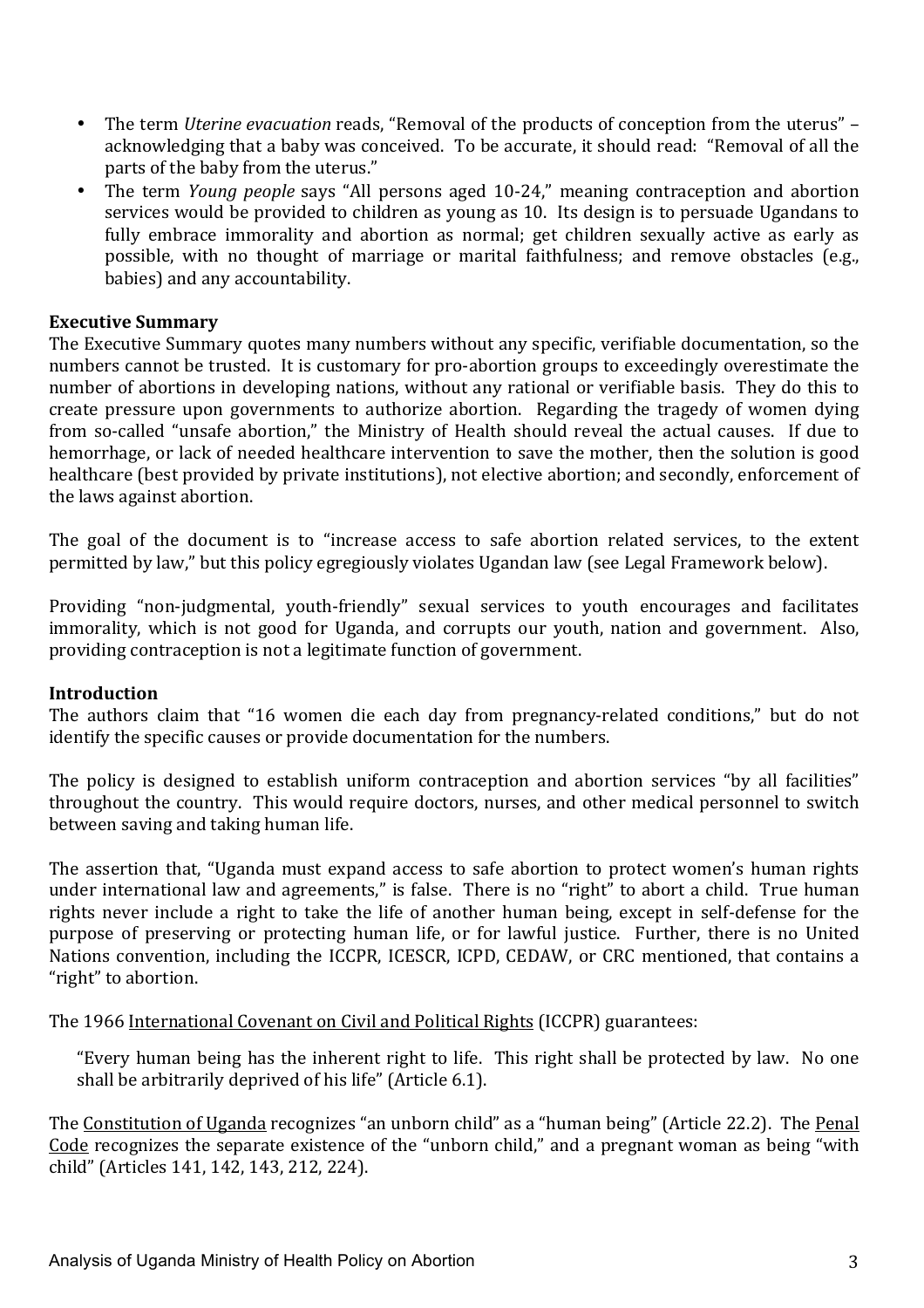The 1979 Convention on the Elimination of All Forms of Discrimination Against Women (CEDAW), Article 12 addresses "health care services, including those related to family planning," and "services in connection with pregnancy, confinement and the post-natal period ... as well as adequate nutrition during pregnancy and lactation." Clearly, the intent of these provisions was to protect women and their babies, especially during or after pregnancy and lactation. There is no mention or thought of abortion. 

However, since 1995, the CEDAW and other UN treaty committees have been misinterpreting conventions to push personal sexual "rights" and abortion agendas.<sup>i</sup>

The 1989 Convention on the Rights of the Child (CRC) boldly declares:

"the child ... needs special safeguards and care, including appropriate legal protection, before as well as after birth" (Preamble).

And in Article 6.

"State Parties recognize that every child has the inherent right to life."

Despite this unambiguous language, the CRC Committee coerces Party Nations to authorize abortion.

# **The Legal Framework for Abortion in Uganda**

The opening paragraphs lay the "legal framework" on false assertions for this policy, trying to change the meaning of Article  $22(2)$  of the Constitution and Section 224 of the Penal Code. The opening statement that, "The laws that govern abortion in Uganda are quite restrictive but do not prohibit termination of pregnancy," is misleading and false.

#### The Constitution of the Republic of Uganda, declares:

# 22. Protection of right to life.

(1) No person shall be deprived of life intentionally except in execution of a sentence passed in a fair trial by a court of competent jurisdiction in respect of a criminal offence under the laws of Uganda and the conviction and sentence have been confirmed by the highest appellate court.

(2) No person has the right to terminate the life of an unborn child except as may be authorised by law.

Thus the Constitution guarantees that the Government of Uganda, including the Ministry of Health (MoH), will:

- protect the "right to life" of every person within their jurisdiction;
- ensure that "No person shall be deprived of life intentionally except in execution of a (lawful) sentence ... (for) a criminal offense"; and
- ensure that this protection extends to "an unborn child."

The provisions in the Penal Code Act (quoted below) are consistent with these constitutional provisions in protecting an unborn child, as is the purpose of the one and only exception "authorized by law" in Article 224 of the Code, namely, "preservation of the mother's life." The intent must be to protect life or execute justice.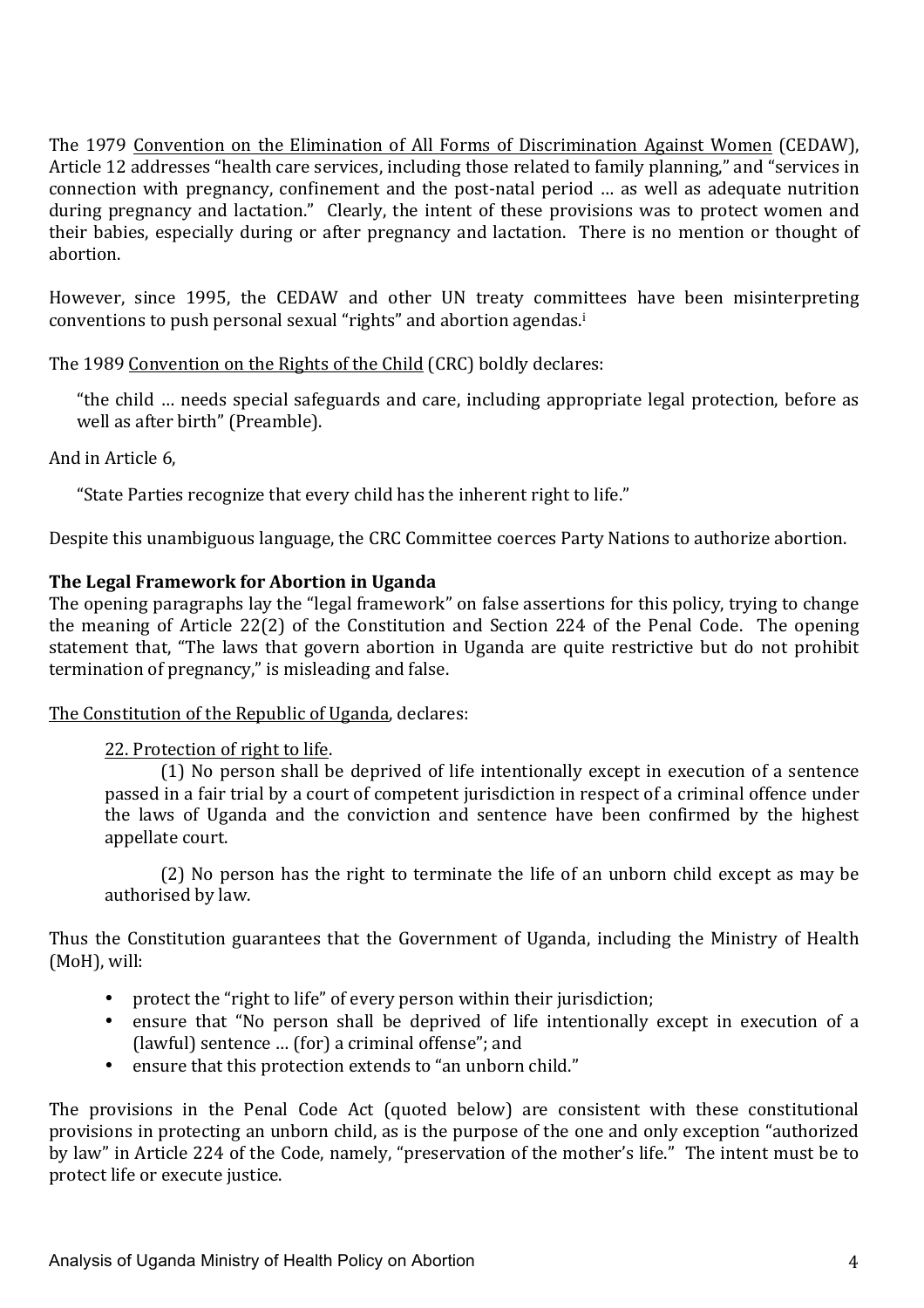The second paragraph under "The Legal Framework for Abortion in Uganda" intentionally misapplies Article 22 (2) above, claiming it was designed to "permit the legal framework to prescribe instances in which life can be lawfully terminated." No! Its design was to protect "the life of an unborn child." But the authors of this policy acknowledge that their intent is to "prescribe instances in which (unborn) life can be lawfully terminated."

The third paragraph acknowledges that the "Uganda Penal Code Act ... criminalizes abortion," but then immediately proceeds to justify elective abortion by distorting the meaning and application of Section 224 and other provisions of the Code. Here is a full citation of Sections 141, 142, 143, 212, and 224 of The Penal Code Act, Chapter 120:

#### 141. Attempts to procure abortion.

Any person who, with intent to procure the miscarriage of a woman whether she is or is not with a child, unlawfully administers to her or causes her to take any poison or other noxious thing, or uses any force of any kind, or uses any other means, commits a felony and is liable to imprisonment for fourteen years.

#### 142. Procuring miscarriage.

Any woman who, being with a child, with intent to procure her own miscarriage, unlawfully administers to herself any poison or other noxious thing, or uses any force of any kind, or uses any other means, or permits any such things or means to be administered to or used on her, commits a felony and is liable to imprisonment for seven years.

#### 143. Supplying drugs *etc.*, to procure abortion.

Any person who unlawfully supplies to or procures for any person any thing, knowing that it is intended to be unlawfully used to procure the miscarriage of a woman, whether she is or is not with child, commits a felony and is liable to imprisonment for three years.

#### 212. Killing unborn child.

Any person who, when a woman is about to be delivered of a child, prevents the child from being born alive by any act or omission of such a nature that if the child had been born alive and had then died, he or she would be deemed to have unlawfully killed the child, commits a felony and is liable to imprisonment for life.

#### 224. Surgical operation.

A person is not criminally responsible for performing in good faith and with reasonable care and skill a surgical operation upon any person for his or her benefit, or upon an unborn child for the preservation of the mother's life, if the performance of the operation is reasonable, having regard to the patient's state at the time, and to all the circumstances of the case.

The unmistakably clear intent of both the Constitution and Penal Code provisions is to protect the life of "an unborn child" and his mother by prohibiting abortion by means of surgery, drugs, or any other method. The only exception permitted is an action taken "in good faith and with reasonable care" to save "the mother's life." Thus the intent must always be to preserve human life.

The fourth paragraph under "The Legal Framework for Abortion in Uganda" adds the term "**health** of the pregnant woman," which is *not in the law*. The intent of adding this term is to unjustly justify the taking of the life of "an unborn child" for any reason that could come under the umbrella of "health." Doing so violates the Constitution and Penal Code, no matter how commonly it is done.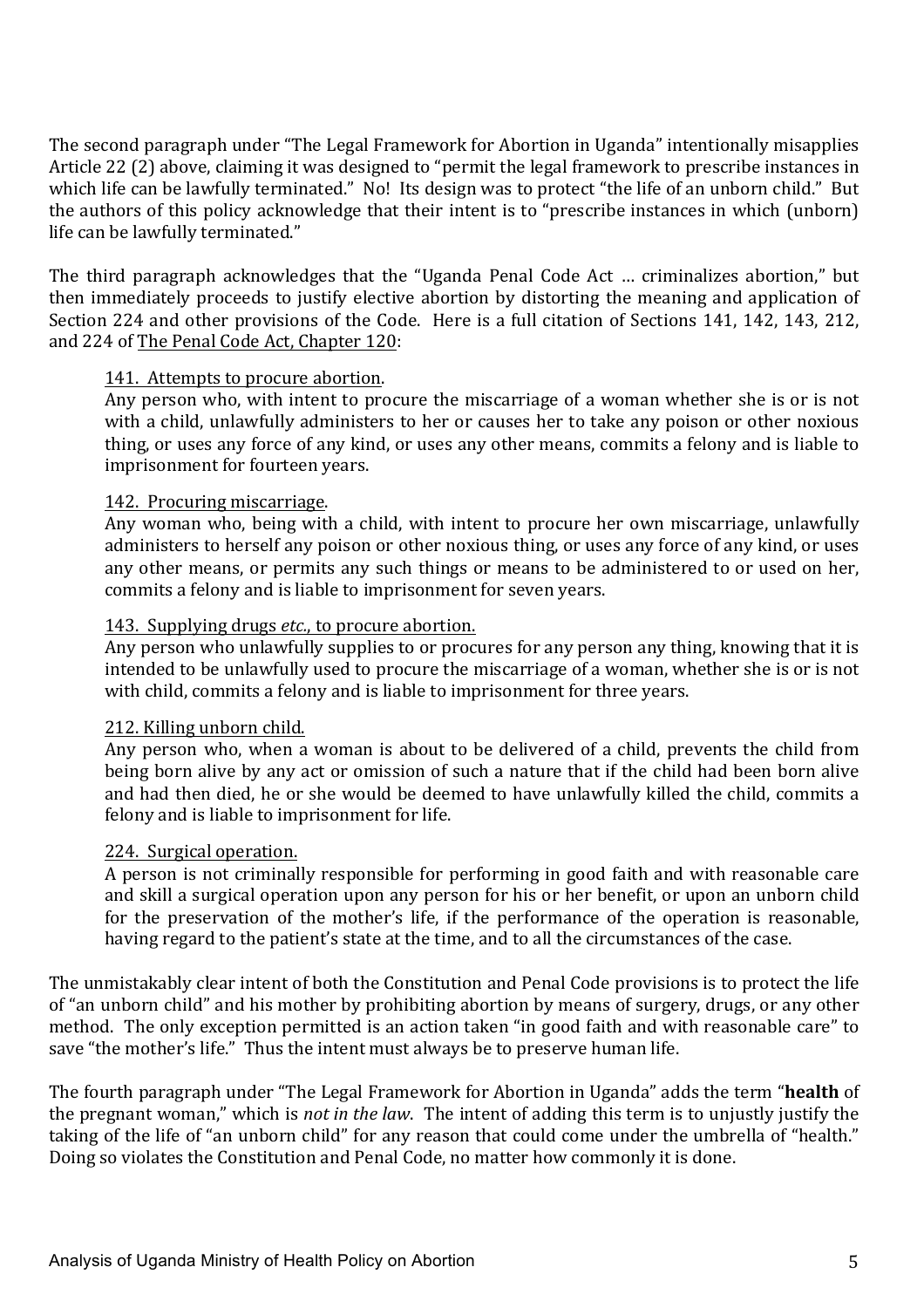After the policy authors recite and describe several of the Penal Code sections prohibiting abortion, they make this irrational statement: "There is therefore no absolute prohibition on termination of pregnancy in Uganda." That is a lie!

#### Who should use this document?

The goal of the MoH is that their policy would supersede the Constitution and Penal Code, and become the "national standards and guidelines that are set within the national health care and legal framework," and be applied uniformly to every person within the medical community and nation.

#### *Overall responsibility for implementing the Standards and Guidelines:*

The authors intent is to require the MoH to work "through its structures and through" collaborating with other government ministries and "inter-sectorial" entities, to "ensure the implementation of the standards and guidelines" nationwide.

#### Part I: Primary Prevention of Unsafe Abortion

*Introduction*

"The first level of care  $\ldots$  is the prevention of unintended or risky pregnancies." The only way to prevent such pregnancies after a woman is already pregnant is to deliberately destroy the "unborn child" in her womb.

#### **Overall Policy Statement for Primary Prevention of Unsafe Abortion**

The only way to "enable individuals and couples to decide freely and responsibly if, when, how often, and *how* many children to have," after a woman is already pregnant, is to destroy the "unborn child" in her womb. 

The goal of this unlawful policy to authorize elective abortion for any reason, in violation of the Constitution and Penal Code.

Providing "*family planning and contraceptive services*," and abortion services, to "*Every individual who is* sexually active *…* irrespective of age or marital status," encourages and facilitates immorality; discourages purity; dishonors the covenant of marriage; discourages abstinence and being faithful; and formalizes the practice of child murder – all of which violate the beliefs and customs of the people of Uganda, and our laws.

The term, "Irrespective of age" according to this policy means providing children as young as 10 with contraception and abortion information and services.

"Irrespective of ... marital status" puts division between husbands and wives, violates the sacred marriage covenant, and destroys the trust necessary to build and preserve a healthy marriage relationship - especially if the wife is authorized to destroy their "unborn child" without her husband's knowledge or consent.

#### **SECTION 1***:* Community Education, Sensitization, and Advocacy for Prevention of [=Aborting of] *Unintended and Risky Pregnancies*

*"Guiding Principle: All stakeholders, regardless of religion, belief, and opinion, should play their role in preventing* [aborting] *unintended and risky pregnancies."*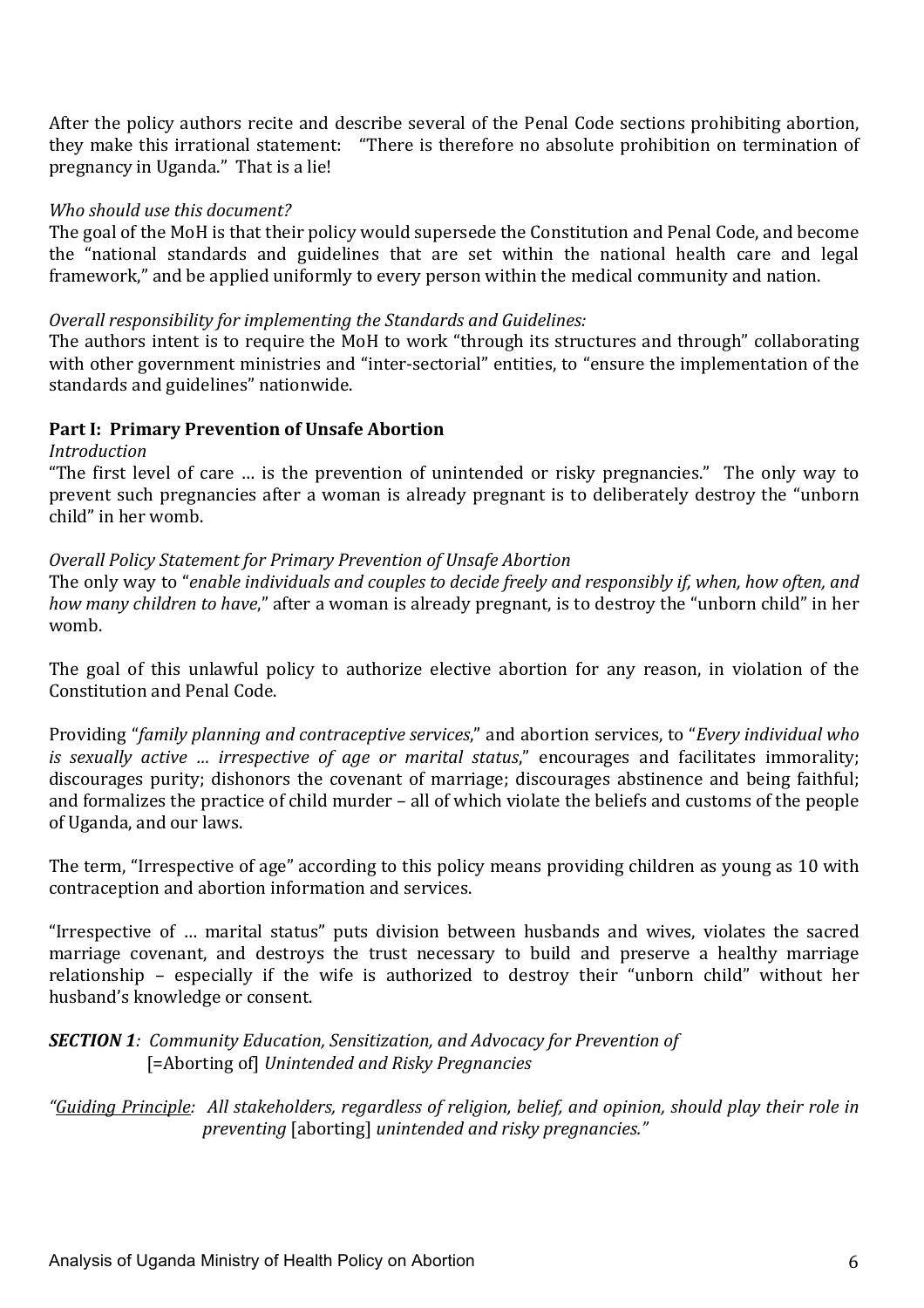This "Guiding Principle" for the policy means that the MoH will not respect the "religion, belief, and opinion" of any person who disagrees with this policy, and may force them to "play their role" in aborting the babies of girls and women with "unintended" or so-called "risky pregnancies."

The Constitution of The Republic of Uganda, 1995, guarantees the following:

29. Protection of freedom of conscience, expression, movement, religion, assembly and association.

(1) Every person shall have the right to-

(a) freedom of speech and expression which shall include freedom of the press and other media:

(b) freedom of thought, conscience and belief which shall include academic freedom in institutions of learning;

(c) freedom to practise any religion and manifest such practice ... in a manner consistent with this Constitution:

The MoH policy violates the Constitution by deliberately choosing *not* to respect the "thought, conscience and belief," or religion, or "speech and expression" of Ugandans.

*"Standard 1: The government should integrate education and sensitization in the existing administrative structures at all levels for the prevention* [aborting] *of unintended and risky pregnancies*." 

The author's goal is that this policy would be integrated by and throughout "all levels" of government and other "administrative structures," with no one being allowed to oppose the policy or fail to carry out its provisions. This is tyranny!

The subsequent Guidelines under this standard are designed to:

1) use "The media" to reprogram the minds of "parents and guardians" to convince them to accept their children being immoral and aborting their grandchildren; and

2) use "Community leaders" and other undefined "stakeholders" (including pro-abortion and international groups) to influence Ugandans to make them feel "positive" about immorality and abortion.

One aim of the Guidelines is "to reduce stigma" that those who commit immorality or are involved in an abortion may feel. A "stigma" can be good or evil. For example, the right sense of conscience that rape is an egregious evil act that should be punished severely through legal means results in a good "stigma" that the community holds against the rapist. This "stigma" flows out of rightly informed consciences and a community that is in agreement. If the rapist is lawfully punished, then these factors work for good to strongly discourage boys and men from committing rape.

By contrast, stigmas against persons born with a physical or mental disability, or different color of skin, such stigmas are evil and should be countered.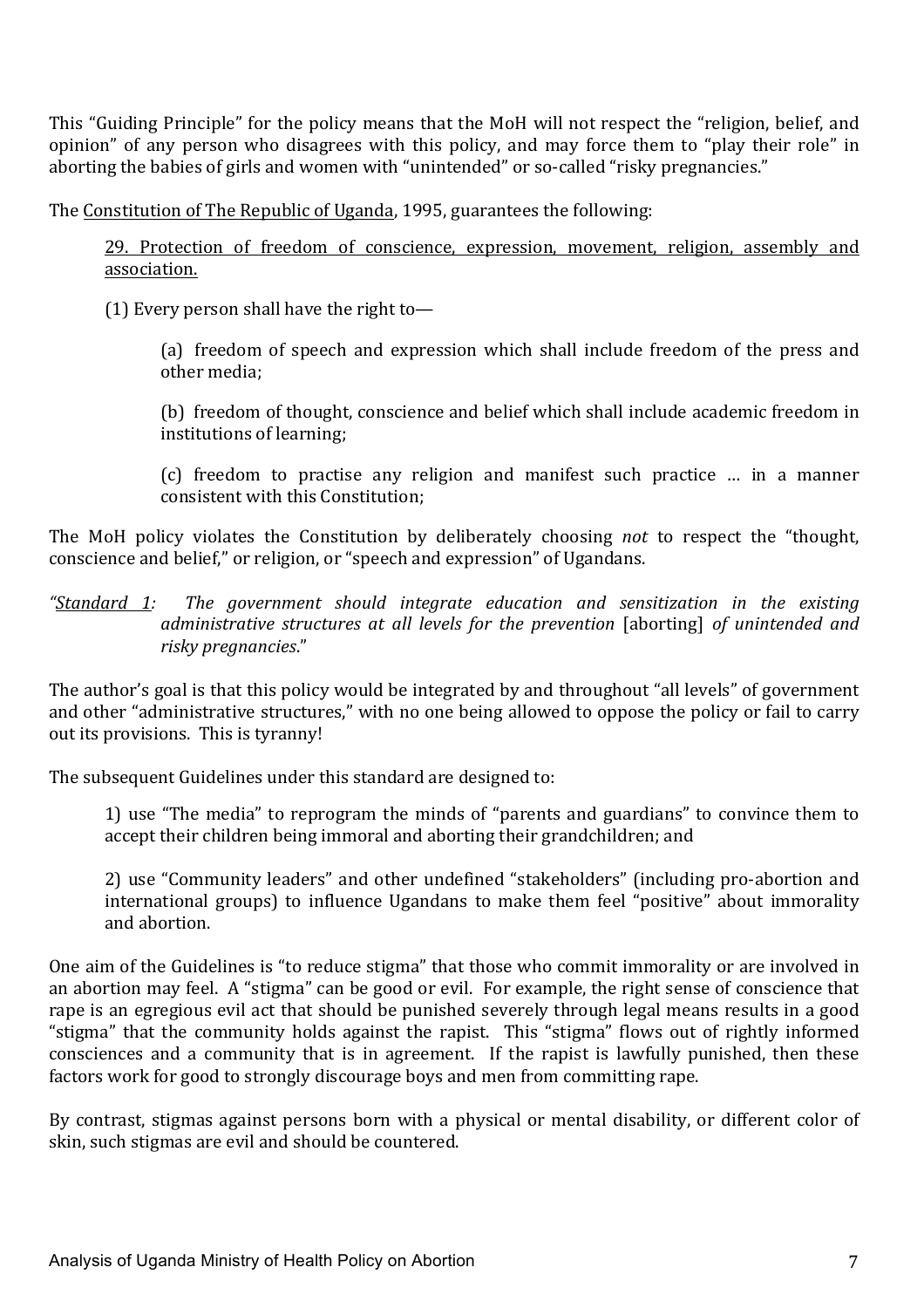But to try to remove a stigma against immorality or abortion is to try to silence the voice of God within each member of the community. Those who have dulled or silenced their own conscience cannot see such activities as sinful and evil. But those whose consciences are rightly informed recognize the Law of God "upon their heart, and upon their mind" (Hebrews  $10:16$ ).

# **SECTION 2***:* Sexual and Reproductive Health of Young People

"*Guiding Principle: Young people who are empowered with information and skills on sexuality and reproductive health have the capacity to make their own decisions on sexuality and reproductive health including the right to consent to a full range of contraceptive services* and abortion care which reduces the risk of unintended pregnancy and *unsafe abortion."* 

"Young people who are empowered" to do what? According to this policy, they "are empowered" to practice immorality with whomever they desire whenever they desire, with no responsibility or accountability to anyone, including their own parents; to obtain any form of contraception at will, though they are unmarried; and to murder their "unborn child" at will, without the knowledge of the father or their parents.

In Article 31(4), Rights of the Family, the Constitution of The Republic of Uganda, 1995, guarantees to parents: "It is the right and duty of parents to care for and bring up their children." The MoH policy violates this God-given duty and the Constitution.

"Standard 1: Community stakeholders and learning institutions should ensure that a package of ageand developmentally-appropriate information and services on SRH is available to young *people*." 

In order to subvert the rightful duty of parents to educate and train their own children, the MoH policy lifts up "Community stakeholders and learning institutions" to be the ones shaping the minds and educating children and youth about sexuality and abortion.

The subsequent Guidelines are designed to:

- 1) Ensure that everyone in the community knows, agrees, and supports the uniform information, education materials, and policies available to "young people," and that the information is "factually-correct" according to the MoH policy makers.
- 2) Require that everyone providing "sexual and reproductive health information to young people ... be trained" by a uniform, MoH-approved curriculum.
- 3) Parents are viewed as secondary to the curriculum preparers and teachers.
- 4) Referrals for contraception or abortion appear to be required, without respect for rights of conscience, belief, or religion.
- 5) The youth (who lack wisdom) are to be "engaged as participants in designing and delivering" the programs to help them become sexually active before marriage.

"Standard 2: All centres providing sexual and reproductive health services should be youth friendly."

1) "Non-judgmental counselling" is to be provided, but it actually means the counselor may not oppose immoral activity or abortion.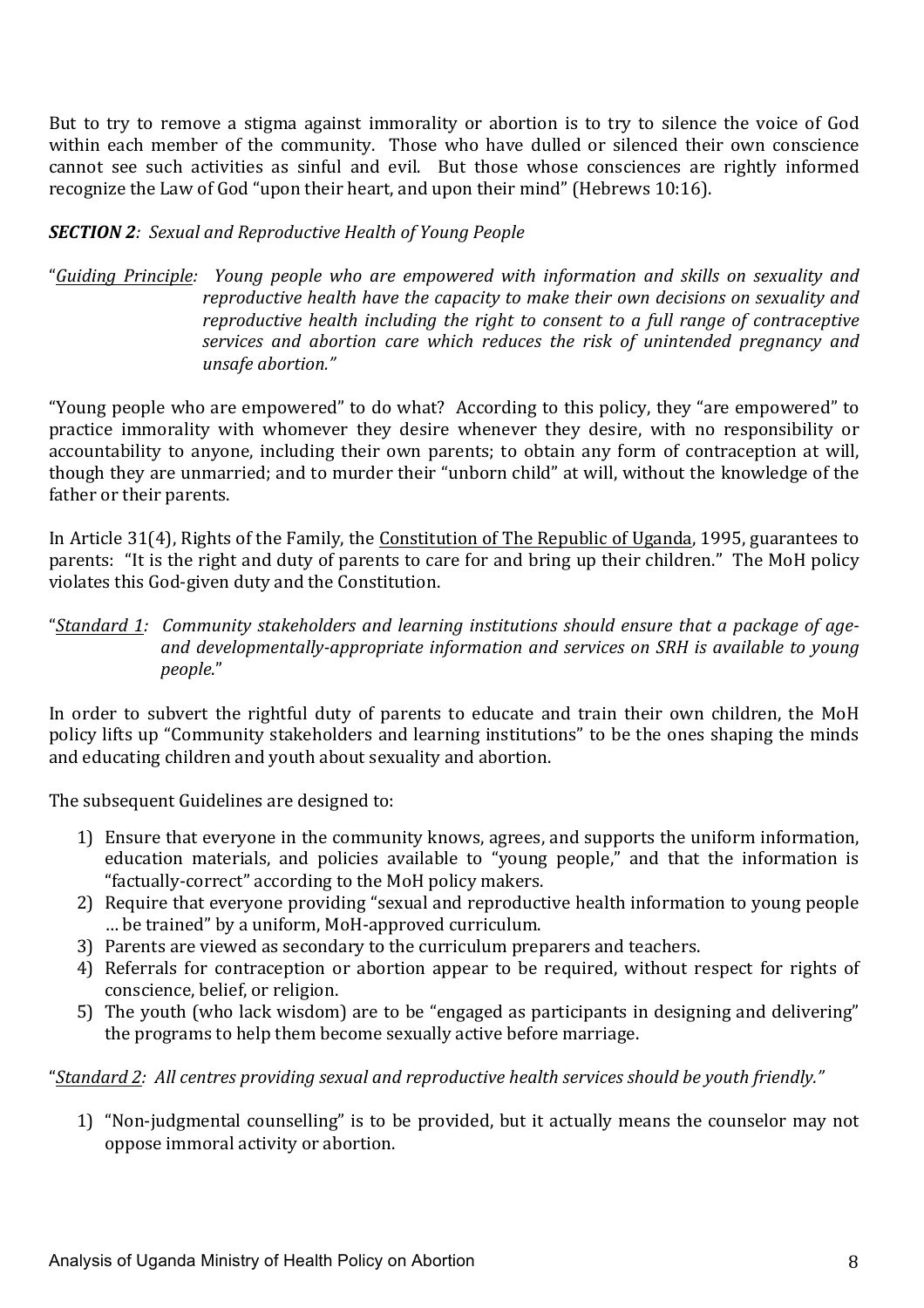4) "No verbal or written consent is needed from a parent, guardian, or spouse." The intent here is that any child, youth, spouse, or other person could receive contraception or abortion services without the knowledge or consent of their parents or spouse or anyone to whom they are accountable. 

#### *SECTION 3: Contraception and Family Planning.*

The purpose is to ensure "full access" to contraception and abortion "regardless of age or marital status." The means of doing so include:

- Integrate these services "in the health sector at all levels";
- Get "religious groups, media, ... leaders, civil society, and educational ... ministries" to promote the services:
- "Standard training" to provide services down to "Village Health Teams."

#### **SECTION** 4: Rape, Defilement, Incest, and Other Forms of Sexual & Gender-Based Violence (SGBV).

The primary purpose is to provide "emergency contraception" and other abortion services, without requiring reporting of a criminal act. In other words, the authors think the solution is to kill the child and not hold the offender accountable. That will result in increased rape, defilement, incest and other violence against women. Instead, the solutions should be full enforcement of the law against the offenders to strongly discourage sexual violence, and multiple means of supporting the mother and baby, including counseling and adoption.

**SECTION 5**: Use and Abuse of Alcohol and Other Drugs and Substances of Addiction. The purpose is the same as the prior section, but related to substance abuse.

#### **SECTION 6***:* Sexual and Reproductive Health in Emergency Situations.

The purpose is the same as above, and is a typical practice of pro-abortion international organizations who focus on sexual services instead of genuine healthcare needs.

#### Part II: Management of Unintended and Risky Pregnancies

A woman "carrying the pregnancy to term" is viewed by the policy authors as not normal, but something she must "opt for." At least they say "adoption should be offered as an option" (*Section 2*). But the policy is geared toward "safe termination of pregnancy" (for the mother, never the child).

#### **SECTION 3**: Implementation Guide to Safe Termination of Pregnancy.

"*Guiding Principle: High quality services for termination of pregnancy* [ending the life of the unborn child] *should be available and accessible to all women and girls, regardless of age* and marital status, and should be provided by trained and skilled health *professionals in accordance with the law.*"

This guiding principle could be compared to the trained, skilled, professional and systematic way the Nazi's terminated human life during World War II.

*Standard* 1 attempts to redefine the law by using some language from Section 224, but then adding a requirement to "**provide safe abortion services**" to any "pregnant woman or girl ... in order to preserve her life or **health**"; and in the process conceal the abortion. In the *Guidelines* of this section, "health" and "physical and/or mental health" – terms which could mean almost anything – are reasons given for abortion.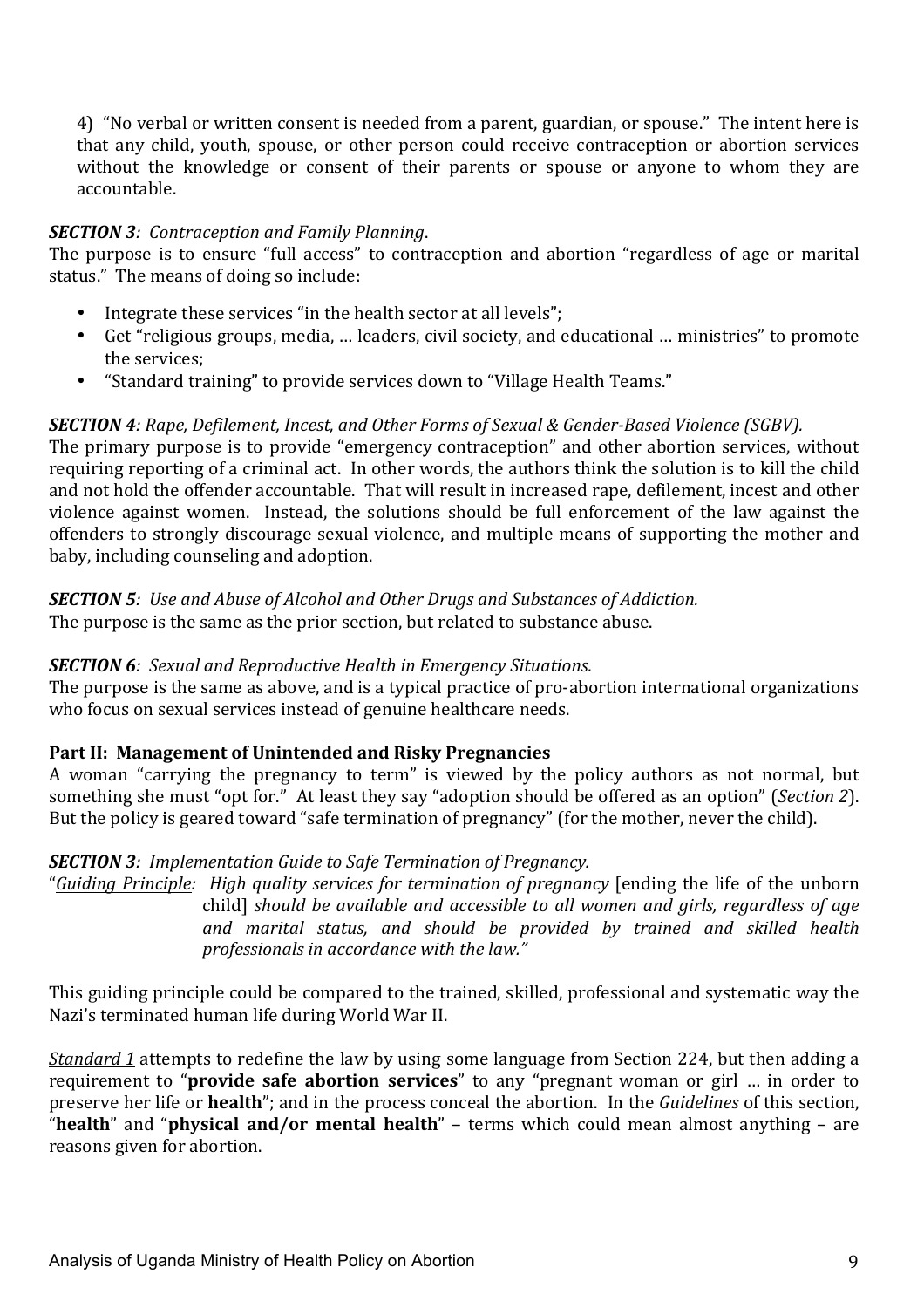*Standard 2* and its *Guidelines* allow elective "**Second trimester terminations**" to be done in "licensed health facilities," and seeks to require referrals to other facilities.

*Standard* 3 says it requires "prior, free and informed consent" before a woman can have the life of her child terminated. If so, "informed consent" should include making the mother clearly and visibly aware that a child is in her womb and exactly what the abortion will do to her child, as well as subsequent effects and risks to her.

"The best interests of the child shall be paramount" is a standard used only here, in *Guideline 2*, to declare that "children" and "young women" may receive abortions "without involvement of a parent or guardian." The authors of this policy clearly do not care about what is best for the child, her parents, or family, but only about abortion.

*Guideline* 5 says that counselors must offer "information on alternatives" to abortion; but requires that "providers must respect the decision of a woman to" abort her child.

*Standard* 5 states, "Health care professionals who are authorized to perform legal abortions have a right to conscientiously refuse to provide the procedure"; but double speaks, violating God-given rights of conscience in these ways:

- Requires them, regardless of "moral, religious or other objection," to refer a pregnant woman " to a colleague who is willing to" abort her child, thus making him an accomplice to the murder  $(2)$ ;
- Denies "the right to conscientious refusal" to provide an abortion "where delay would threaten the **health** of the woman," even though the law only allows abortion to save the life of the mother  $(3)$ ; and
- Denies the right of "Conscientious refusal ... to groups, facilities, or an institution," and "to support personnel or complementary services" (4).

#### **SECTION** 4: Implementation Guide to Pre-Procedure Care for Termination of Pregnancy

*Standard 1* requires medical personnel to confirm that a baby is in the womb, and to know the "Gestational age." This may be done by "Ultrasound," enabling the technician to see the baby and accurately determine his or her age (2). This is important to the abortionist, who increases the charge as the baby grows larger.

#### **SECTION 5: Implementation Guide to Uterine Evacuation Procedures**

"Uterine evacuation" is destroying and removing a baby from its mother's womb.

*Standard* 1 declares that pregnancies may be terminated "within the first 12 weeks gestation ... by **either vacuum aspiration or medical methods**." *Guideline 2* prescribes which drugs should be used – which would only be for elective abortion and not to save the life of the mother, in violation of Ugandan law.

*Standard* 2 and its Guidelines prescribe "**Second trimester uterine evacuations**" by "medical methods or dilatation and evacuation." The necessity of such a procedure to truly preserve the life of a pregnant women is extremely rare.

*Standard* 3 includes a requirement that admits the prior presence of a baby: "Successful uterine evacuation should be verified clinically or by ultrasound if necessary."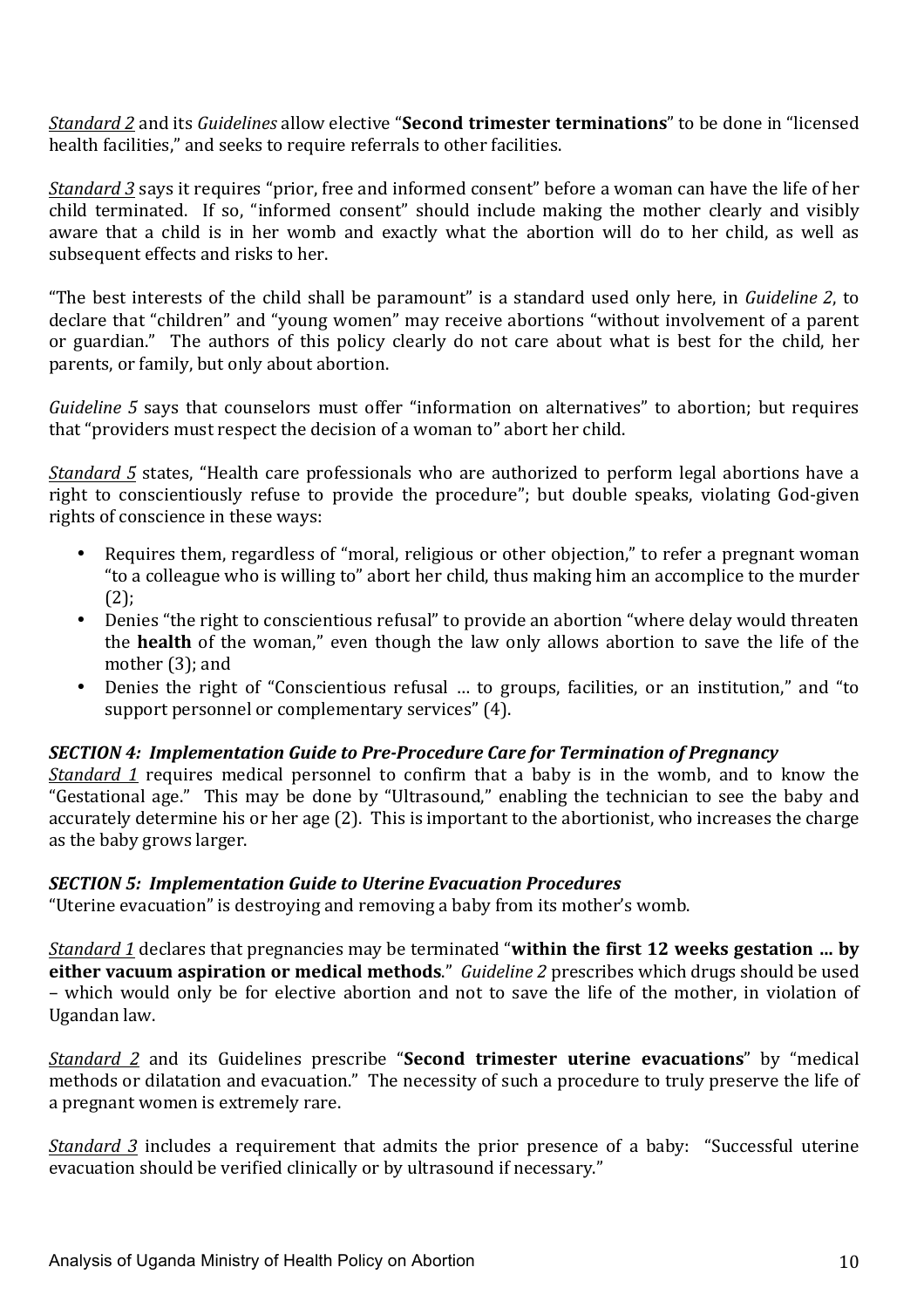# **Part III: Post-Abortion Care (PAC)**

This part contains standards and guidelines for Post-Abortion Care (PAC) that appear to be highly protective of women in such emergency situations, though would be rightly implemented only for true "preservation of the life of the mother." However, they appear to be designed to provide abortions in non-emergency situations.

**SECTION** 2, Standard 5, lists medical conditions of women treated for post-abortion care:

- Haemorrhage
- Infection and sepsis
- Organ injury
- Shock

If these conditions are the primary causes of maternal morbidity and mortality for post-abortive women, they are treatable! Women's lives can be saved with immediate and necessary health care. In cases where the woman dies, both the fact that she was post-abortive and the medical cause of death (named above) should be listed in the medical records and on the death certificate.

*SECTION* 5 is designed to change the views of Ugandans to accept abortion as a solution to "unwanted" pregnancies," particularly for adolescents, and "reduce abortion-related stigma." The goal of *Guideline 3* is to "Change negative attitudes toward abortion in the community," that is, to reprogram Ugandans to ignore their consciences.

#### **Part IV: Standards & Guidelines for Audit, Monitoring & Evaluation**

The purpose of this part is to set up "Monitoring and evaluation ... using existing frameworks" of the government for the "management of abortions at all levels."

#### The *Guidelines*:

- 1. List the departments and divisions responsible for certain areas of management:
	- i. "Sexual and reproductive health Ministry of Health ... in partnership with Ministry of Education ... and Ministry of Gender, Labor & Social Development.
	- ii. "Family Planning and contraception Ministry of Health ....
	- iii. "Community education, sensitization and advocacy ... Ministry of Health ....
	- iv. Rape, defilement, incest and gender-based violence Ministry of Health ... Ministry of Gender, Labor and Social Development, Ministry of Justice and Constitutional Affairs and Ministry of Internal Affairs.
	- v. Use and abuse of alcohol, and other drugs and substances Ministry of Health and Ministry of Internal Affairs.
- 2. Direct the above government agencies to "create linkages" with academic, professional, "Sexual and Reproductive Health" organizations, "legislators, development partners," and others to carry out the policy.
- 3. Require "A clear monitoring and evaluation framework," with detailed data and information collection.